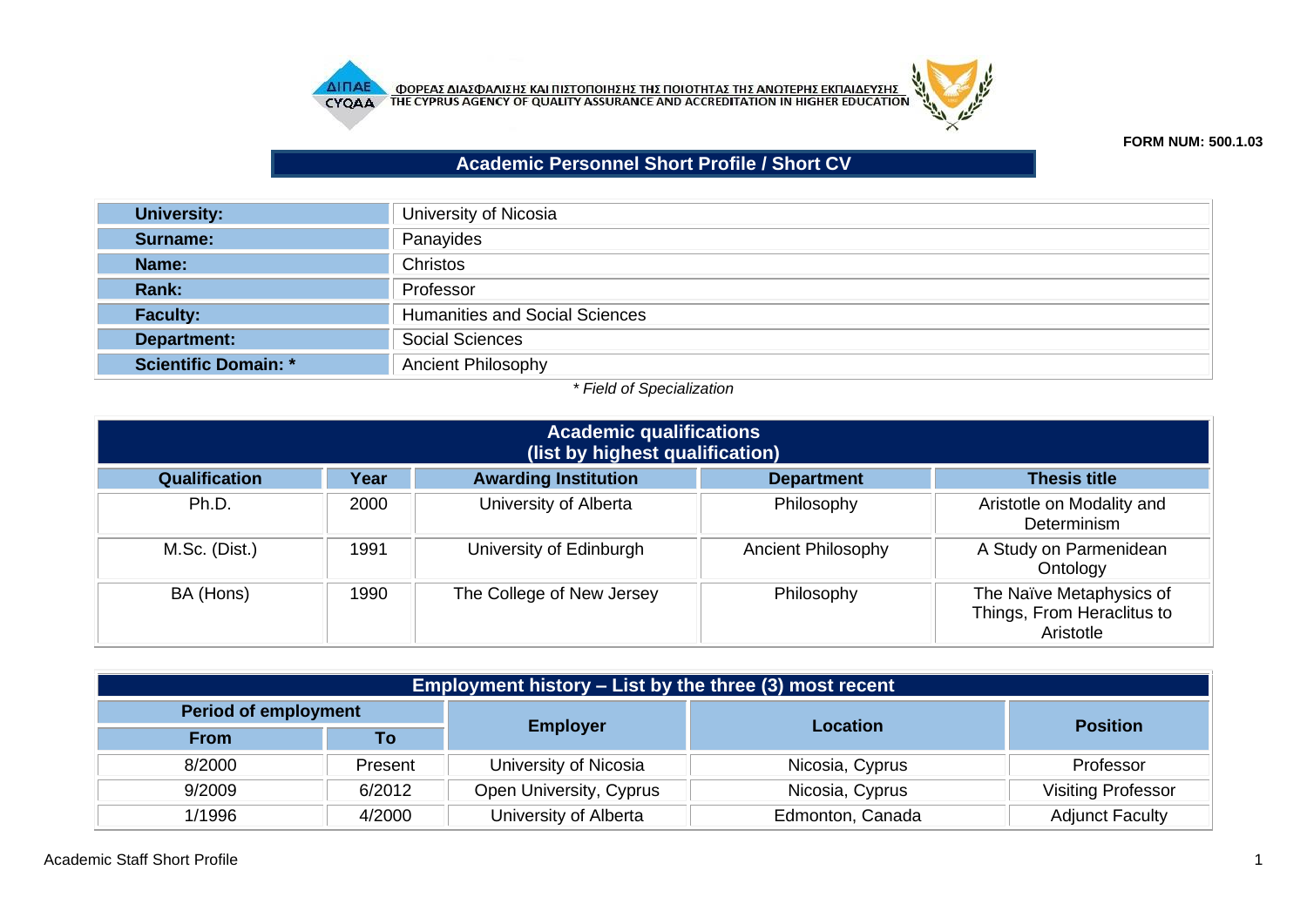| Key refereed journal papers, monographs, books, conference publications etc. List the five (5) more recent and other<br>five (5) selected - (max total 10) |      |                                                                                  |                      |                                                                                                                              |      |                |  |
|------------------------------------------------------------------------------------------------------------------------------------------------------------|------|----------------------------------------------------------------------------------|----------------------|------------------------------------------------------------------------------------------------------------------------------|------|----------------|--|
| <b>Ref. Number</b>                                                                                                                                         | Year | <b>Title</b>                                                                     | <b>Other authors</b> | <b>Journal and</b><br><b>Publisher /</b><br><b>Conference</b>                                                                | Vol. | <b>Pages</b>   |  |
| 1                                                                                                                                                          | 1999 | Aristotle on the Priority of<br><b>Actuality in Substance</b>                    |                      | <b>Ancient Philosophy</b>                                                                                                    | 19   | 416-<br>421    |  |
| 2                                                                                                                                                          | 2008 | A Note on Aristotelian First<br>Principles                                       |                      | Hermathena                                                                                                                   | 184  | 19-51          |  |
| 3                                                                                                                                                          | 2009 | Aristotle on Causal<br>Determinism and Fatalism                                  |                      | <b>Ancient Philosophy</b>                                                                                                    | 29   | $107 -$<br>122 |  |
| $\overline{4}$                                                                                                                                             | 2010 | Anaximander and the Multiple<br><b>Successive Worlds Thesis</b>                  |                      | Organon F                                                                                                                    | 17   | 288-<br>302    |  |
| 5                                                                                                                                                          | 2011 | Socratic Definitions and the<br>Emergence of the Theory of<br>Forms              |                      | Filozofia                                                                                                                    | 66   | 353-<br>366    |  |
| 6                                                                                                                                                          | 2011 | Taking Another Look at<br>Aristotle's Future Sea-Battle                          |                      | <b>Bochumer</b><br>Philosophisches<br>Jahrbuch fur Antike<br>und Mittelalter                                                 | 14   | $125 -$<br>156 |  |
| $\overline{7}$                                                                                                                                             | 2012 | Aristotle on Incidental Causes<br>and Teleological Determinism                   |                      | Journal of<br>Philosophical<br>Research                                                                                      | 37   | 25-50          |  |
| 8                                                                                                                                                          | 2014 | Review of M. Peramatzis'<br><b>Priority in Aristotle's</b><br><b>Metaphysics</b> |                      | Mind                                                                                                                         | 123  | 230-<br>235    |  |
| 9                                                                                                                                                          | 2015 | Aristotle and Darwin on Living<br>Things and Teleology                           |                      | From Humanism to<br>Meta-, Post- and<br>Transhumanism,<br>edited by I. Deretic &<br>S.L. Sorgner, Peter<br>Lang Publications |      | 59-70          |  |